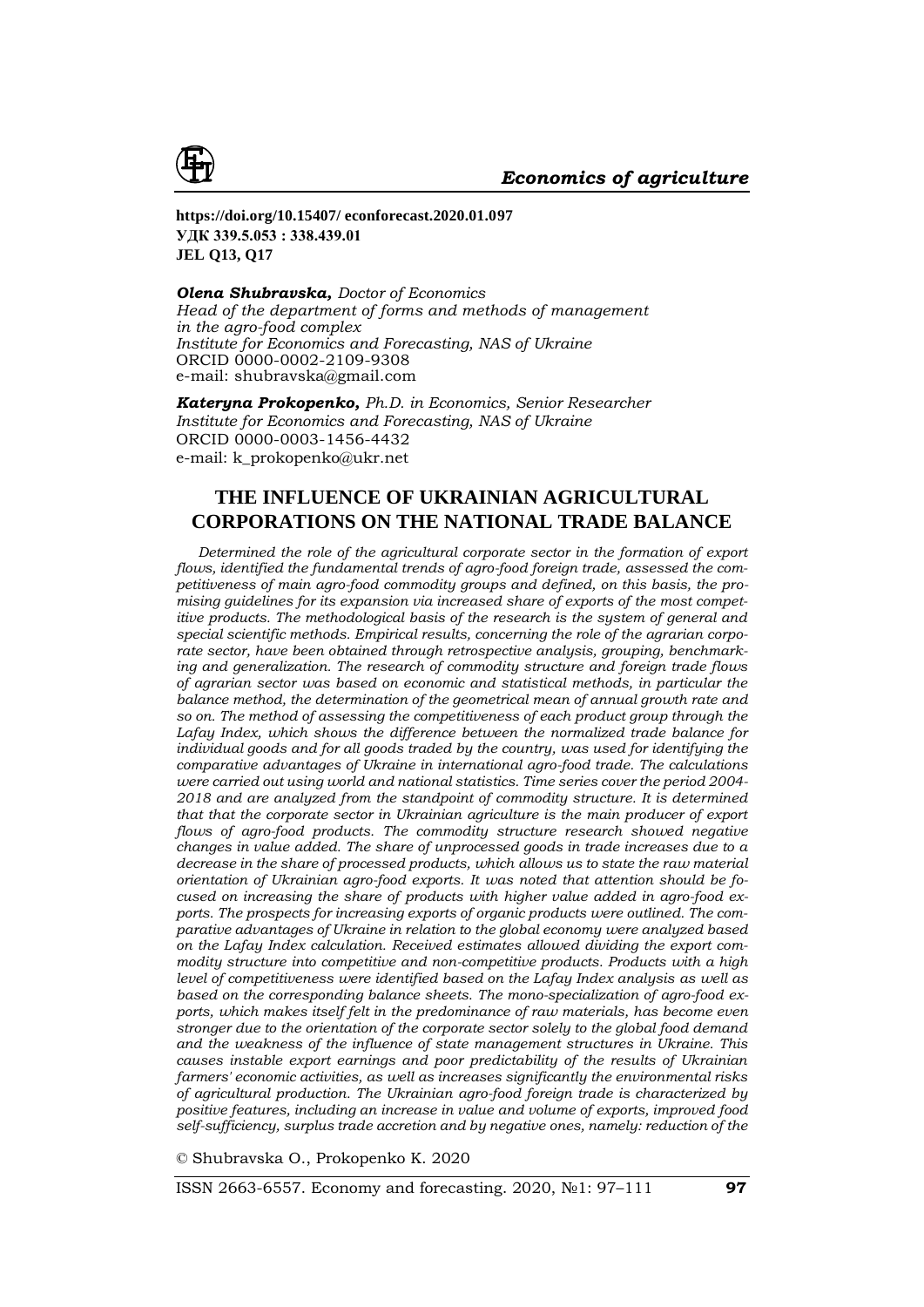

*share of processed products and semi-finished products in the agrarian trade structure, low activity of small agricultural traders oriented to exportation products from Ukraine, and weak promotion of Ukrainian agro-food exports by public authorities.*

*Keywords: agro-food foreign trade, corporate agrarian sector, competitiveness, commodity structure, export flows*

Over the last years, Ukraine's agriculture has shown significant achievements. Crop yields and animal productivity are gradually increasing steadily output and exports are growing, and a relatively high level of production profitability and profit-earning capacity is maintained [1]. Agri-food production plays an important role in improving the country's balance of payments. Thus, the products of the agri-food complex in 2009–2013 provided on average about a quarter of all export revenues. During the recent economic crisis, this figure exceeded 40%, and in 2018, it was 39%. Meanwhile, over the period of Ukraine's independence (since 1991), the export of agri-food products is significantly higher than the corresponding imports (in 2018 – almost four times). This forms a significant positive foreign trade balance of agrifood products (13,6 billion US dollars in 2018) [2, 3].

Ukrainian agricultural production is increasingly involved in the global economic space [4]. The share of exports in agricultural production is growing. In most cases, it does not fall below 20%, on average it is 40–50%, but for some products it can reach 70–80%. On the one hand, there are positive effects of this process (such as the increase in foreign exchange earnings, the intensification of investment and innovation etc.), on the other hand, the industry is dependent on the influence of global environmental factors. This influence is especially dangerous for sub-sectors, and their activity largely depends on changes in the world agricultural market. Thus, half of Ukraine's agricultural exports are products that have not undergone in-depth processing (primarily grain and oil crops), while the share of exported products with high added value in the last five years did not exceed 17% [2, 3]. Therefore, increasing price volatility in world markets for such products poses additional threats to the stable development of the industry. In particular, this is due to the deterioration of the predictability of foreign exchange earnings, the formation of an inefficient structure of agricultural production under the influence of external demand, the imbalance of the domestic food market due to increasing export orientation of production, etc.

Nowadays the main producers of agricultural products in Ukraine are enterprises and households, which produce 50 and 41% of agricultural products, respectively. The role of classic farmers is still small, as they produce about 9% of agricultural products.

Ukrainian agri-food exports are provided mainly by the products of agricultural enterprises, which represent the corporate sector and operate according to the models of behavior described by R. Nelson and S. Winter [5]. About half of such exports are grain and oil crops. Their production by 2/3 is concentrated in corporate agricultural enterprises. The role of households and farmers in the formation of export deliveries is small. Due to the dominant role of the agricultural corporate sector in exports, the article pays special attention to its formation and functioning in the Ukrainian economy.

The **purpose** of the article is to assess the role of the corporate sector of agriculture in the formation of export flows and identify promising areas for increasing them by changing the structure of agri-food exports, namely: increasing the share of exports of the most competitive products.

The calculations were compiled using data from State Statistics Service of Ukraine. Timeseries data covering the period 2004–2018 are analyzed from the standpoint of product structure.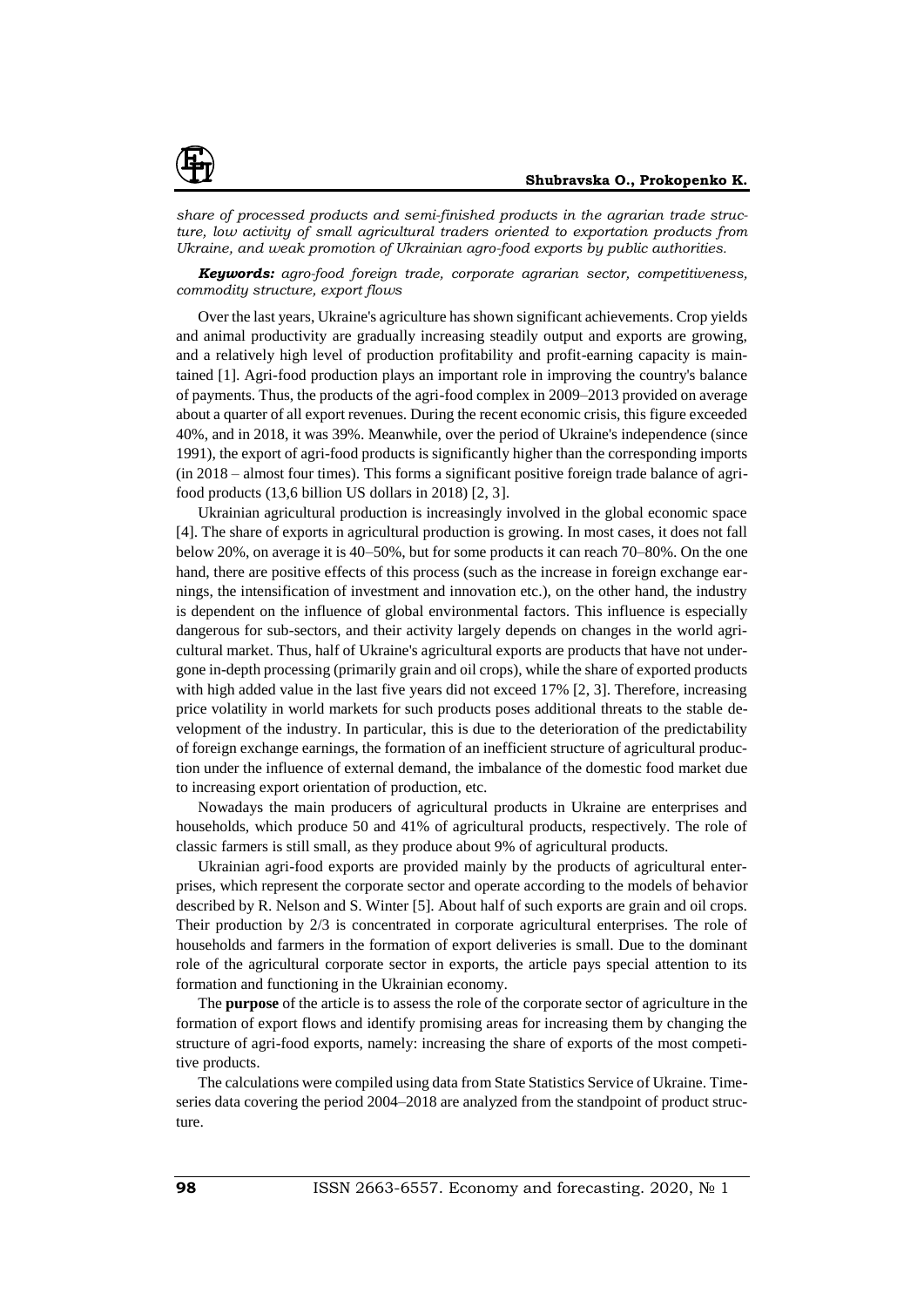

The commodity structure is based on the Ukrainian Classification of Goods for Foreign Economic Activity (UCGFEA), taking into account the correspondence of UCGFEA positions to the positions of the Comprehensive Nomenclature, developed for European Statisticians at the level of eight characters [6]. The volume of Ukrainian agricultural foreign trade flows is estimated in US dollars.

The *subject* of the study is the foreign trade flows of the Ukrainian agri-food sector, their volumes, structure and corporate sector of Ukrainian agriculture as their main producer, as well as identifying comparative advantages of Ukraine in foreign trade in agri-food products.

According to the theory of comparative advantage, a country exports those goods that are on average cheaper than in other countries in the general equilibrium of a closed economy, and imports those goods that are on average more expensive than in other countries in the general equilibrium of a closed economy, with such basic conditions as: the absence of fundamental distortions in the economy, for example the state intervention; rational, aimed at optimizing the production activities of firms and households; and the optimal balance of closed and open economies in accordance with the Pareto Principle [7].

To assess the comparative advantage, the authors considered it appropriate to use the Lafay Index (LFI), which is resistant to macroeconomic shocks, as it considers the difference between the normalized trade balance for an individual commodity and all traded goods [8]. For a particular country *i* and good *j*, the Lafay Index is calculated as follows:

$$
LFI_j^i = 100 \times \left(\frac{x_j^i - m_j^i}{x_j^i + m_j^i} - \frac{\sum_{j=1}^N (x_j^i - m_j^i)}{\sum_{j=1}^N (x_j^i + m_j^i)}\right) \times \frac{x_j^i + m_j^i}{\sum_{j=1}^N (x_j^i + m_j^i)},
$$

where:  $N$  – this is the total number of traded goods;

 $x_{ii}$  and  $m_{ii}$  – export and import of goods *j* of the country *i* respectively. Thus, the Lafay Index determines the contribution of a single product to the normalized trade balance of the country. Therefore, the sum of LFI indices for all commodities should equal zero. With a positive value of the index, we can talk about the existence of comparative advantages and vice versa. Thus, the indices of identified comparative advantages allow us to assess the existing and realized advantages in trade, but do not provide any assessment of their future dynamics [9].

*Agricultural corporate sector as the main producer of export flows of agri-food products.* The beginning of the corporate system development in Ukraine's agricultural sector in the 1990s of the ХХ century, after the country gained state independence. According to Ukrainian legislation, agrarian corporations include business associations, private enterprises and production cooperatives, their capital consists of land and property shares of individuals. In 2017, according to the State Statistics Service of Ukraine, there were more than 11,2 thousand agricultural corporate enterprises. Compared to 2010, their number decreased by almost 29%, which indicates the process of concentration in the industry during this period. In 2018 the trend changed dramatically and the number of agricultural corporate enterprises increased by 40% (up to 16 thousand).

It is noteworthy that the number of corporate enterprises in the agricultural sector is relatively small: about a quarter of their total number. However, the corporate segment accumulates about 80% of all agricultural land used by agricultural enterprises, in other words, more than 15 million hectares.

According to State Statistics Service of Ukraine, the size of a corporate enterprise averages about 1,000 hectares (farms – 200 hectares). At the same time, about 8% of these enterprises do not have agricultural land at all, and even the largest ones are measuring their land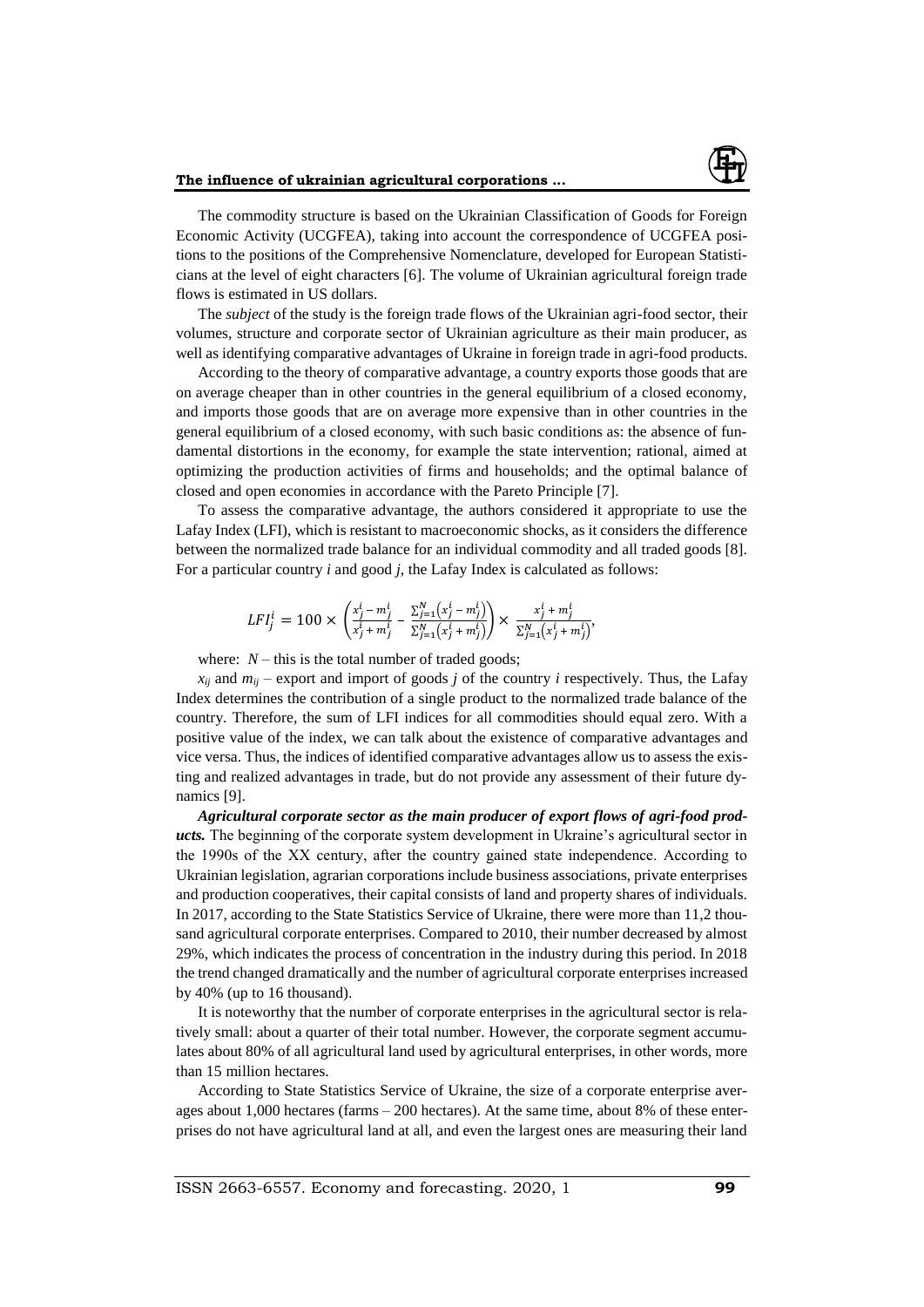

in hundreds of thousands of hectares. The enterprises that do not use land resources are, in particular, large poultry farms, pig farms, etc., which are also part of the agricultural corporate system. Agrarian corporations keep more than half of total poultry population and almost half of total pig population grown by Ukrainian agricultural enterprises.

Characterizing the corporate enterprises of Ukrainian agricultural sector, one should note that the dominating ones are those, which have less than 10 thousand hectares. Their share in the sale of agricultural products of the corporate sector is 73%. At first glance, the most effective group of enterprises are those having over 100 thousand hectares. They sell the largest amount of products per 1 hectare of used agricultural land. However, as a rule, these enterprises are characterized by mono-production, which is based on the use of industrial-type technologies and does not ensure compliance with the principles of sustainability, greening and conservation of biodiversity in agriculture [10].

Enterprises with a land area of 10 to 100 thousand hectares are less numerous, but they use a fifth of agricultural land and, the share of these enterprises is also 20% (Table 1).

Corporate enterprises employ the vast majority (almost 90%) of employees in the sector. The level of provision of corporate enterprises with agricultural machinery is also high. Thus, this segment accounts for 71% of the total number of tractors used by Ukrainian agricultural enterprises and 66% of combine harvesters.

Accordingly, the contribution of corporate enterprises to agricultural production has been growing steadily recently. In 2018, such enterprises produced almost 50% of all agricultural and 51% of crop production in the industry. In terms of individual products, the share of corporate enterprises is even more significant. In addition to the above-mentioned grain and oil crops, the share of sugar beets produced by agricultural corporations is significant (over 88% of their total volume in 2017). Agricultural corporations also produce more than 60% of the total amount of meat and more than half of the total amount of eggs.

*Table 1*

| Agricultural sales by agricultural corporate enterprises depending |
|--------------------------------------------------------------------|
| on their land area                                                 |

|                                              | Number of<br>enterprises  |                             |                   | 丐<br>per                                |                                      |  |
|----------------------------------------------|---------------------------|-----------------------------|-------------------|-----------------------------------------|--------------------------------------|--|
| Groups of enterprises by<br>land area        | thousa<br>nds of<br>units | % of the<br>total<br>amount | Agricultural land | Agricultural sales<br>hectare, thousand | Share in agricultural<br>వ<br>sales, |  |
| Enterprises without<br>agricultural land     | 1,6                       | 8,1                         |                   |                                         | 4,7                                  |  |
| Enterprises with an area of<br>acreage       |                           |                             |                   |                                         |                                      |  |
| from $0,01$ to $10,0$<br>thousand hectares   | 17,7                      | 90,98                       | 14474,5           | 22,3                                    | 73,0                                 |  |
| from $10,01$ to $100,0$<br>thousand hectares | 0,2                       | 0.9                         | 3593,0            | 25,0                                    | 20,3                                 |  |
| over 100,0 thousand hectares                 | 0,0                       | 0,02                        | 351,4             | 25,5                                    | 2,0                                  |  |
| Total                                        | 19,5                      | 100,0                       | 18418,9           | 24,1                                    | 100,0                                |  |

*Source:* data compiled and calculated by the authors on basis of State Statistics Service of Ukraine.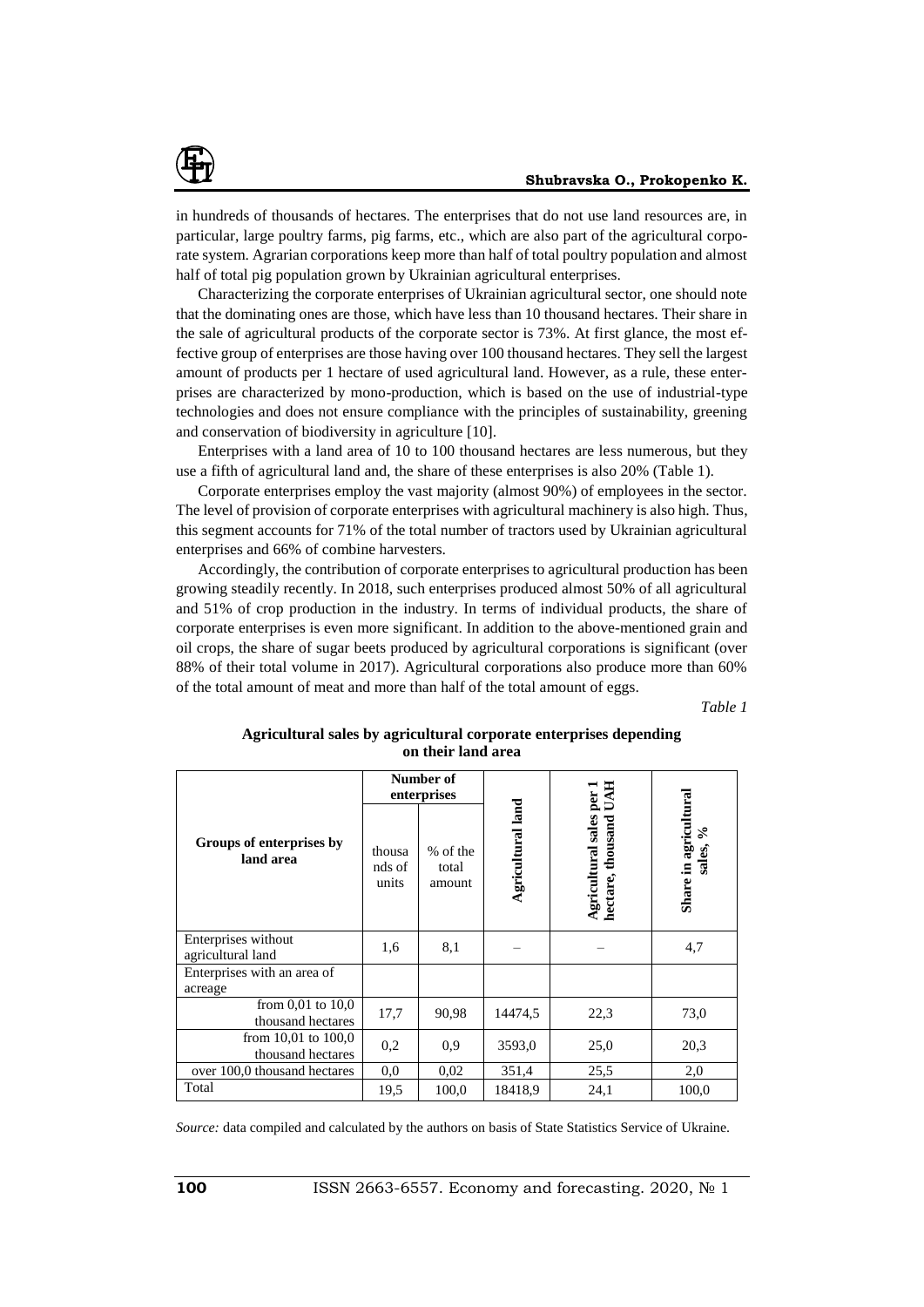

Holding structures currently dominate the agricultural corporate segment of Ukraine. They are not legally institutionalized and are also partially controlled by foreign capital [11]. Due to taking over Ukrainian agricultural enterprises of the traditional type or establishing strict control over them, holding structures control large amounts of the most fertile agricultural lands located in different regions of the country. According to the above mentioned, the agricultural sector of Ukraine for a long time contains industrial, commercial, and banking capital, initially not related to agricultural business [12]. Obviously, the main purpose of these businesses is to increase profits, as this is the survival path of the corporation [13]. The current land area of these holding structures constitutes hundreds of thousands of hectares, and their agricultural output is growing from year to year. First of all, such an increase in output is due to the global demand for food. The consequences of this are the deformation of the agricultural sector structure, and growth of environmental problems, mainly related to this country's raw material agri-food exports.

Due to the fact that in Ukraine these agricultural holdings are not actually legalized, there is no official information about their number and their land area. According to expert estimates, the total number of these structures is now about one hundred units with a share in land use of about 30% (of total land possessed by agricultural enterprises). In 2018, 10 largest agricultural corporations alone used almost 7% of all Ukrainian agricultural lands [14].

Some agricultural corporations in Ukraine are directly controlled by foreign capital. A number of corporations that position themselves as Ukrainian have foreign jurisdiction (including offshore). In particular, all of the top five companies with the largest land banks have foreign registration. On the other hand, these large agricultural producers have foreign branches, including trading ones, created to facilitate their export activities.

In the field of foreign trade in Ukrainian agri-food products, in addition to large domestic holding structures, there are powerful international traders. For example, Cargill, Louis Dreyfus, Bunge, COFCO, RISOIL, Allseeds, etc. In Ukraine these companies specialize in trade and processing of agricultural products, they own elevators and terminals for transshipment of grain and vegetable oil, and oil extraction facilities.

These holding companies are the main agricultural exporters in Ukraine. They both sell their own products and often act as traders. In 2018 ten largest exporters of agricultural products generated 56% of all domestic agricultural exports [15].

The rapid growth of global food demand and corresponding foreign trade facilitated the formation and development of large, in particular international, agribusiness in Ukraine. The liberalization of international trade played an important role in stabilizing the domestic economy for Ukrainian society during the crisis in the 1990s. On the one hand, there were negative effects (structural disparities in the domestic economic system due to the reduction and even phasing out of several subsectors), on the other hand, there were also positive effects. They showed up in the growth of foreign exchange earnings and stabilization of agri-food production under the conditions of a severe decline in the purchasing power of Ukrai-nian population. All this gave domestic farmers the opportunity not only to survive in the harsh crisis, but also to gradually begin to increase financial and logistical resources, which were catastrophically reduced compared to the pre-crisis period. The focus of agribusiness mainly on global demand at that period can be considered as forced and to some extent justified.

Nowadays in a very difficult period for this country, foreign exchange earnings of the sector are no less important for stabilizing the development of the domestic socio-economic system. However, there is already a clear awareness of the need not only to increase exports, but also to deepen its diversification, and increase efficiency in order to ensure a sustainable increase in export earnings.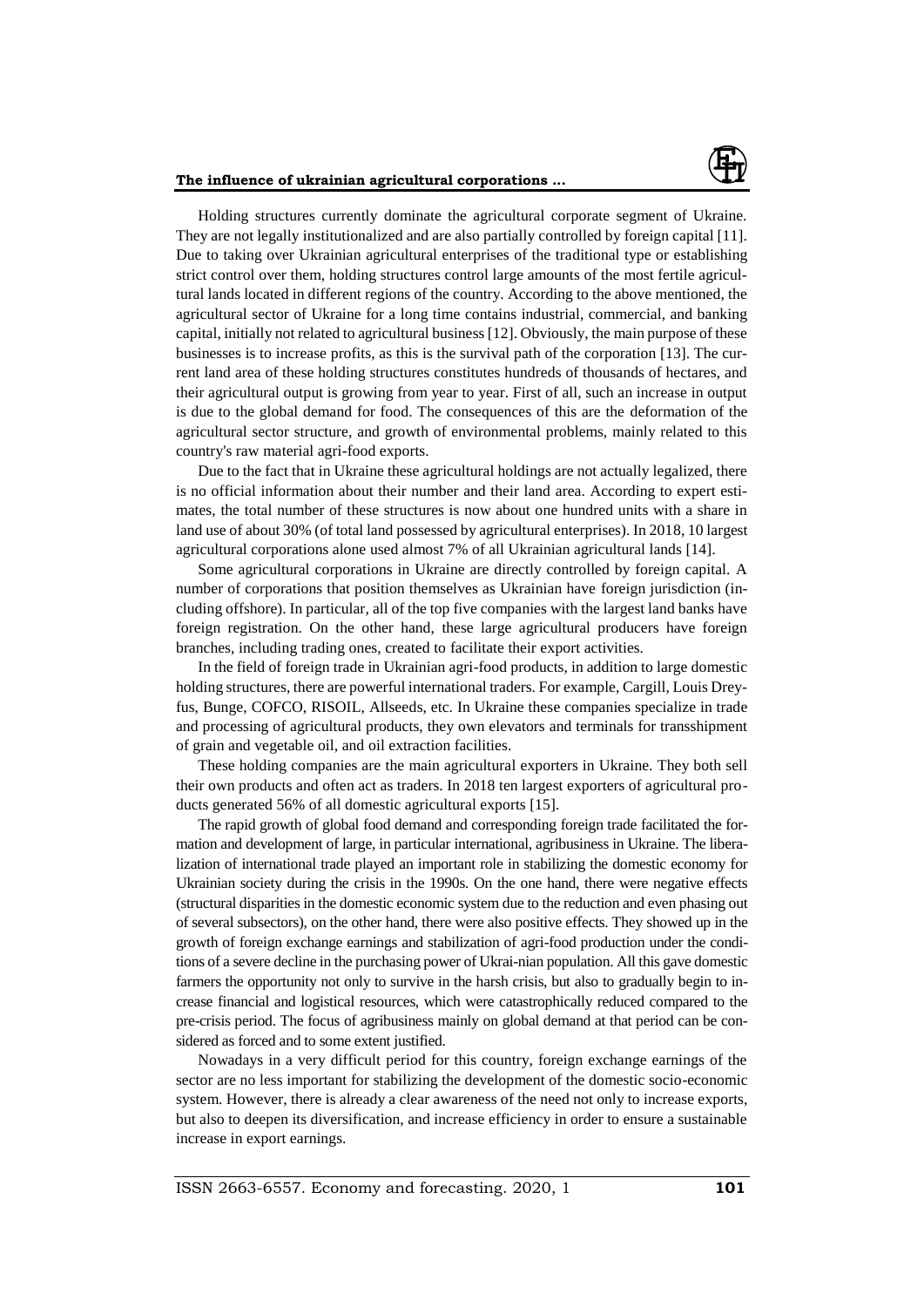

Next, we will analyze the state of Ukraine's trade balance and assess the competitiveness of Ukrainian exports in terms of individual product groups of agri-food products. This will help justify possible areas for improvement.

*The dynamics of the state of foreign trade in food and agricultural products*. As mentioned above, the Ukrainian agri-food sector is rapidly raising its share in the global food market. Both export and import components of the trade balance are growing. Thus, the export of Ukrainian food and agricultural products is increasing quite dynamically, especially in physical indicators. In 2018 the agri-food sector provided 39% of all foreign trade revenues of the state (in 2009–2012 – an average of 22%, in 2014 – 31%, and in 2016 – 42%) (Table 2). According to the authors' estimates, this was achieved due to an increase in export prices (agri-food export price index was 107%). Accordingly, the index of physical volume of exports in 2018 was 97,9%, which indicates its decrease. Thus, in 2018 Ukrainian farmers managed to earn an additional \$ 1,2 billion USD of export earnings due to favorable price conditions.

However, as mentioned above, currently almost half of the export revenues of Ukrainian agricultural sector is earned due to the export of grain, and seeds of oil crops. According to State Statistics Service of Ukraine, the share of finished food products (UCGFEA positions 16–24) decreased from 30 to 16% during 2004–2018. At the same time, in 2017 and 2018 there was some increase in this indicator (by 15,4 and 6,8%, respectively).

*Table 2*

| <b>Indicator</b>                                                    | 2005 | 2013    | 2014    | 2016    | 2017    | 2018    |
|---------------------------------------------------------------------|------|---------|---------|---------|---------|---------|
| Export, million dollars<br><b>USD</b>                               | 4307 | 17024,3 | 16669.0 | 15281,8 | 17756,9 | 18611,8 |
| Import, million dollars<br><b>USD</b>                               | 2684 | 8184.0  | 6059.3  | 3891,1  | 4301.1  | 5055,5  |
| Net balance, million dol-<br>lars USD                               | 1623 | 8840,3  | 10609,7 | 11390,7 | 13455,8 | 13556,4 |
| The share of agri-food<br><i>products in</i><br>total exports, $\%$ | 12,3 | 26,8    | 30,9    | 42.0    | 41,0    | 39,3    |
| The share of agri-food<br><i>products in</i><br>total imports, $\%$ | 7,4  | 10,7    | 11.1    | 9,9     | 8.7     | 8,8     |

**Dynamics of commodity structure of Ukraine's foreign agri-food trade**

*Source:* data compiled and calculated by the authors according to State Statistics Service of Ukraine.

Ukraine has a significant potential to raise agri-food output and exports. Thus, increasing the current, relatively low, efficiency of agricultural production can greatly increase internal and external flows of agricultural raw materials and processed products. Consequently, there is a problem of production distribution. It is obvious that agricultural raw material exports should not dominate in the overall structure of export deliveries due to the high volatility of the relevant markets. Therefore, attention should be focused on increasing the share of food products with higher added value in agri-food exports [16]. However, data show that commodity exports continue to dominate. The following information on the commodity structure of Ukraine's agricultural trade indicates negative changes in terms of value added (Table 3). The share of trade in unprocessed goods is growing due to a decrease in the share of processed products (currently the share of processed products has decreased to 40%). This makes it

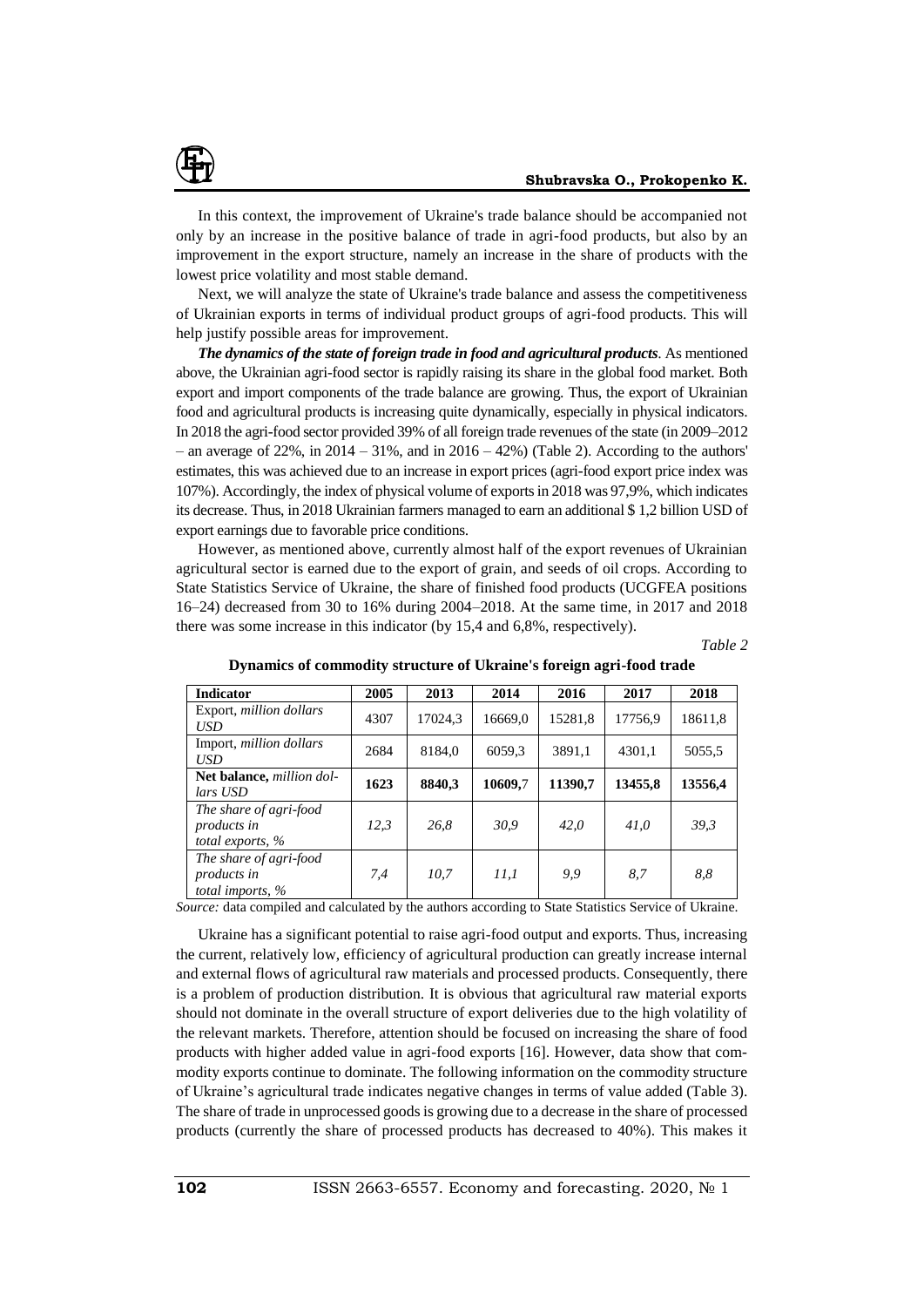

possible to state that Ukrainian agricultural exports are becoming more and more raw material based, which requires a revision of this country's agri-food trade policy.

#### *Table 3*

| Ukraine's foreign agri-food trade in terms of processed and unprocessed goods, |                     |  |  |
|--------------------------------------------------------------------------------|---------------------|--|--|
|                                                                                | million dollars USA |  |  |

| <b>Indicator</b>                                      | 2004   | 2008    | 2014          | 2016    | 2018    | <b>Index</b><br>2018 to<br>2004, % |
|-------------------------------------------------------|--------|---------|---------------|---------|---------|------------------------------------|
|                                                       |        |         | <b>Export</b> |         |         |                                    |
| Unprocessed goods,<br>total (UCGFEA codes<br>$1 - 14$ | 1784,4 | 6373,7  | 9750,6        | 8868,7  | 11097,4 | 621,9                              |
| Processed goods, total<br>(UCGFEA codes 15-<br>24)    | 1686,5 | 4463,9  | 6918,3        | 6413,1  | 7515,3  | 445,6                              |
| Total                                                 | 3470,9 | 10837,6 | 16668,9       | 15281,8 | 18612,8 | 536,3                              |
| The share of unpro-<br>cessed products, %             | 51,4   | 58,8    | 58.5          | 58,0    | 59,6    | 116,0                              |
| The share of pro-<br>cessed products, %               | 48,6   | 41,2    | 41,5          | 42,0    | 40,4    | 83,1                               |
|                                                       |        |         | Import        |         |         |                                    |
| Unprocessed goods,<br>total (UCGFEA codes<br>$1 - 14$ | 754.4  | 3164.5  | 3155.8        | 1911.1  | 2446.9  | 324,4                              |
| Processed goods, total<br>(UCGFEA codes 15-<br>24)    | 1154,0 | 3292,1  | 2903,5        | 1980,0  | 2604,8  | 225,7                              |
| Total                                                 | 1908,4 | 6456,6  | 6059,3        | 3891,1  | 5051,7  | 264,7                              |
| The share of unpro-<br>cessed products, %             | 39,5   | 49,0    | 52,1          | 49,1    | 48,4    | 122,5                              |
| The share of pro-<br>cessed products, %               | 60,5   | 51,0    | 47,9          | 50,9    | 51,6    | 85,3                               |

*Source:* data compiled and calculated by the authors on basis of State Statistics Service of Ukraine.

It is important to note the expansion of supplies (mainly to EU) of Ukrainian organic products. The production potential of these products in Ukraine is significant. Currently, 420 thousand hectares of organic agricultural lands and 570 thousand hectares of wild plants are certified in Ukraine. According to this indicator, in 2016 Ukraine ranked 20th in the world [17]. The growth rate of Ukrainian organic production is 5,4 times higher than in European countries and almost five times higher than in the world. The number of producers of organic products in 2017 was 375 (in 2002 the number was 31), and operators on the organic market – 588 (in recent years, the annual growth of their number exceeded 15%).

A research by the Federation of Organic Movement of Ukraine shows that the modern domestic consumer market of organic products in Ukraine began to develop in the early 2000s. In 2005 it was estimated at 200 thousand euros, in 2010 – at 2,4 million euros, in 2015 – at 17,5 million euros, and in 2017 – increased to 29,4 million euros (for comparison: the world market in 2016 was more than 80 billion euros) [18].

Ukraine produces a wide range of organic products, although more than 45% of the total area of organic land comprise grain crops. Organic grain and oil crops, cereals, fruits, berries, meat and dairy products are mainly produced. Due to the relatively low purchasing power of Ukraine's population, domestic consumption of organic products is ten times less than in EU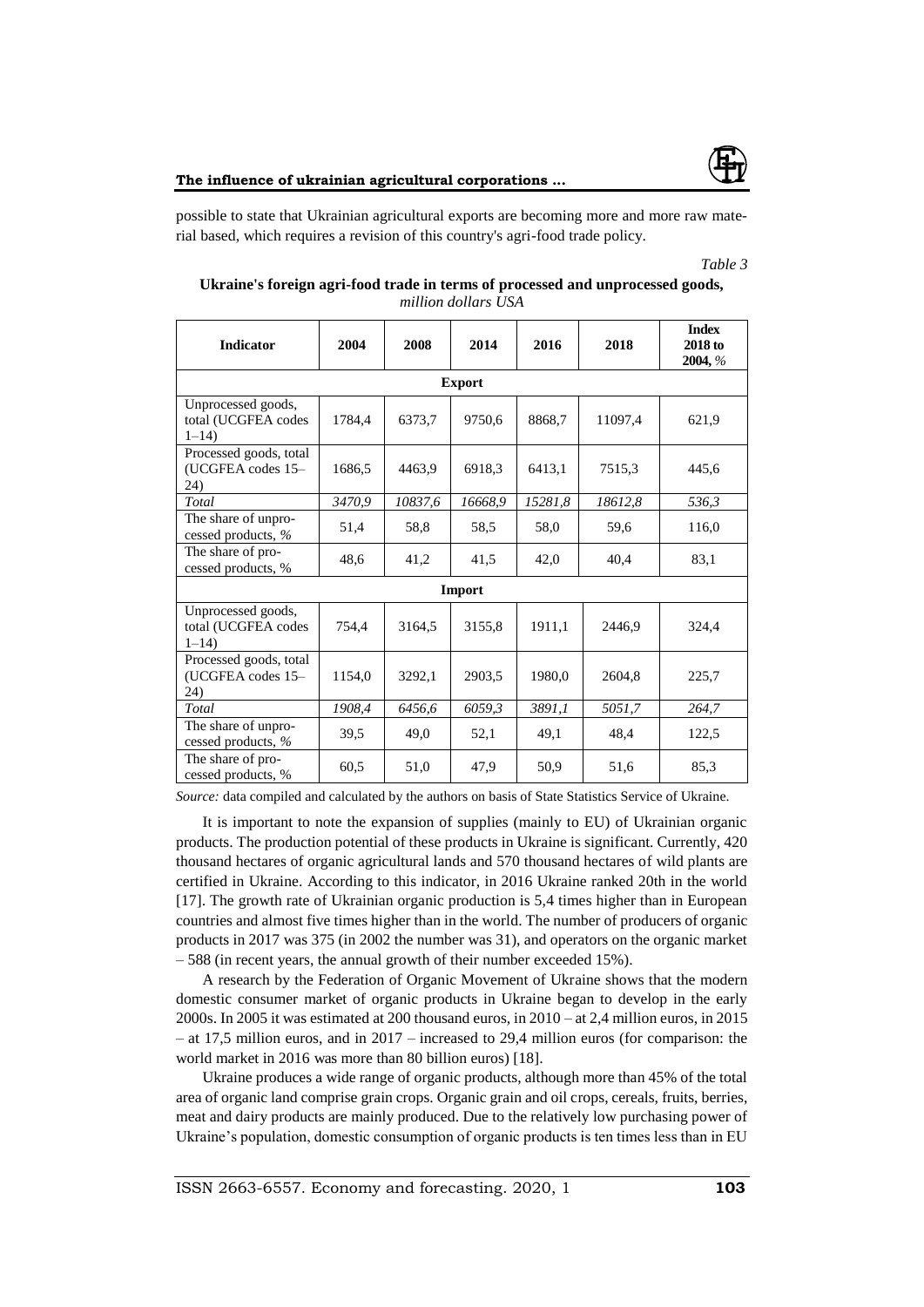countries. Thus, the level of consumption in this country's domestic market is low – about 0,68 euros per capita, compared to 10–11 euros in the world. In terms of the volume of domestic market of organic products, Ukraine ranks only 25th in Europe. From each hectare of organic agricultural land in our country, the domestic market consumes only 50 euros worth of products, while in European countries the figure is 2345 euros. This situation is mainly a consequence of the export orientation of organic production in Ukraine: 80% of organic products are exported, mainly to the European market [19].

In 2017, exports of organic products amounted to 99 million euros. The largest consumers of Ukrainian organics are the Netherlands, Germany, Great Britain, Italy, Austria, Switzerland, the USA and Canada. The main export goods are grain crops, oil crops, legumes, berries, fruits and wild plants. Jams, juices, nuts, are meal are also exported.

The organic sector is attractive for production and export, as the profitability of the business in almost any its segments is significantly higher than in the traditional agricultural sector. According to the commercial service of the US Embassy in Ukraine, the average return on investment in Ukrainian organic farming is about 300%.

Thus, the agricultural corporate sector, having significant resources from the export of grain and oil crops, can occupy this potentially promising export niche, which initially requires significant investment, but has a high demand, which will grow steadily in the future.

Everything mentioned above allows us to say that Ukraine's export agri-food potential is significant and highly demanded. At the same time, in the short and medium term, the main export commodity groups will continue to be crop products (corn, wheat, sunflower seeds, rapeseed, and soybeans) and vegetable oils. Exports of fruit and vegetables and organic products will also develop. At the same time, we can expect a dynamic increase in exports of livestock products, especially chicken, eggs and (due to active expansion of the global market) dairy products.

As for the import of agri-food products, it is significantly lower than exports. Ukraine is a net exporter of the vast majority of agricultural products. Particularly important in the formation of supply on the domestic market are mainly products of non-competitive imports, such as tropical fruits, olive oil, etc. Therefore, as it was mentioned, the balance of Ukraine's foreign trade in agri-food products is constantly positive. In 2018, it amounted to 13,6 billion dollars USD. And we can observe this in all directions of deliveries. In terms of individual product groups, the balance may become negative. This is especially true of processed products (codes 16-24) due to the above-mentioned raw material orientation of Ukrainian exports. Particularly, in trade with EU countries, the balance of this product group is negative (in 2018 – 33,6 million dollars USD).

Next, we assess the competitiveness of Ukrainian exports in terms of individual product groups of agri-food products. This will help justify possible ways to improve this country's trade balance

#### *The justification of the choice of the most competitive export commodity groups of agrifood products*

To analyze Ukraine's foreign trade, we use the Lafay Index as the main index of identified comparative advantages. At this investigation phase, it is necessary to analyze the comparative advantages of Ukraine in the world economy, as it will give an overall picture of the situation, and also due to the fact that nowadays the directions of trade flows of Ukrainian agricultural exports are quite diversified. The assessment was performed for each of the product groups 1–24 and the total export of goods for the relevant time periods.

The competitiveness of Ukrainian agri-food exports was assessed in the long run (Table 4).

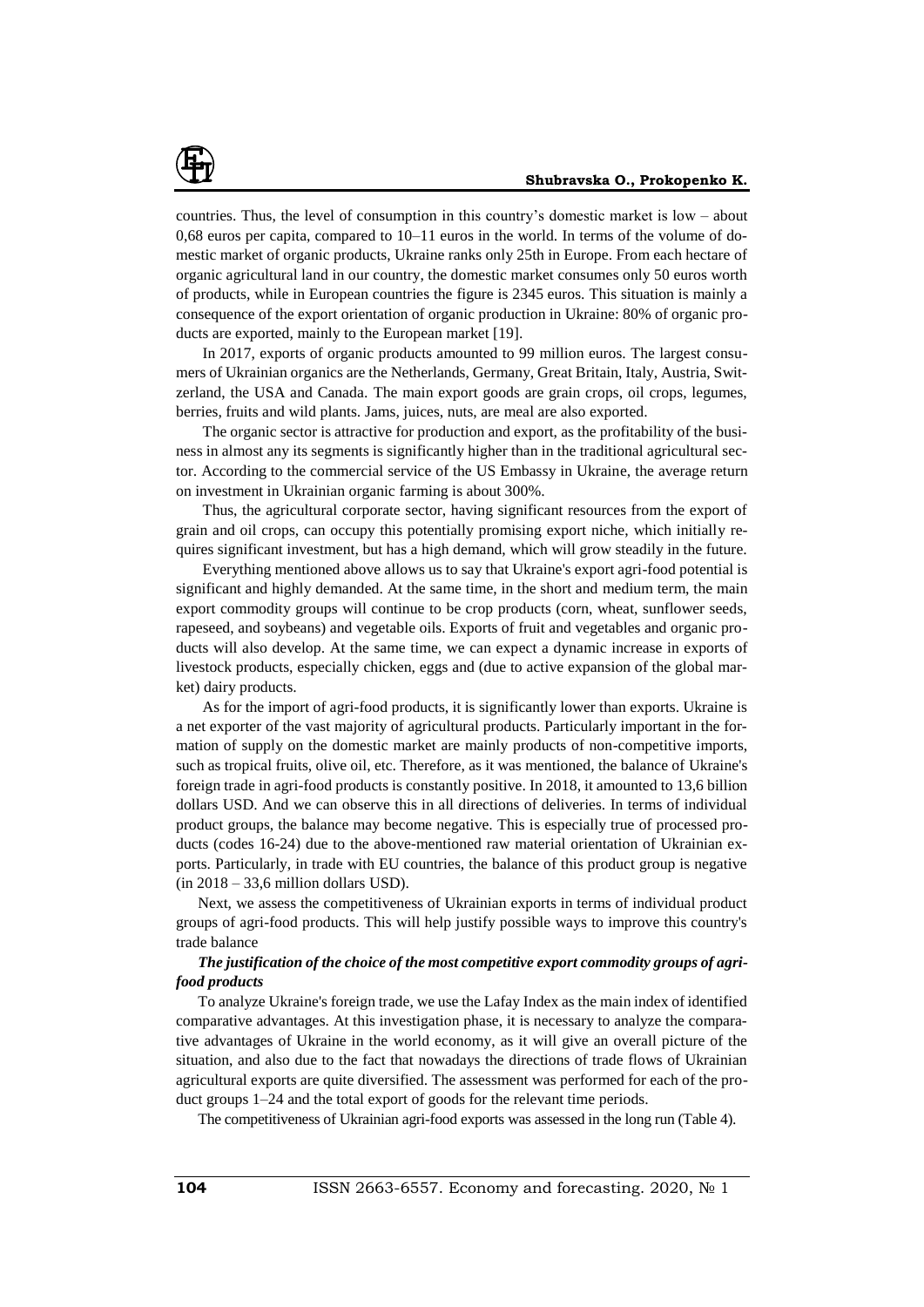



*Table 4*

## **The competitiveness of commodity groups of Ukrainian agri-food exports in relation to the world – LFI index**

| The name of                                                   | 2004      | 2008      | 2013      | 2014      | 2016      | 2017      | 2018      |
|---------------------------------------------------------------|-----------|-----------|-----------|-----------|-----------|-----------|-----------|
| product group                                                 |           |           |           |           |           |           |           |
| 10 cereals                                                    | 0,9985    | 2,6400    | 4,8482    | 5,7335    | 8,1518    | 7,2707    | 7,4509    |
| 15 animal or<br>plant fats and<br>oils                        | 0,5759    | 1,0782    | 2,5164    | 3,2681    | 5,1203    | 4,91713   | 4,4773    |
| 12 oil seeds and<br>fruits                                    | 0,1737    | 0,9143    | 1,3706    | 1,2789    | 1,6845    | 1,9198    | 1,6625    |
| 23 remains and<br>wastes of food<br>industry                  | 0,1225    | 0,2166    | 0,5456    | 0,8058    | 1,1493    | 0,9988    | 1,0752    |
| 02 meat and<br>meat prepara-<br>tions                         | $-0,0013$ | $-0,4308$ | $-0,1272$ | 0,1344    | 0,4255    | 0,4701    | 0,5132    |
| 04 milk and<br>milk products,<br>eggs; natural<br>honey       | 0,6153    | 0,4263    | 0,3780    | 0,3631    | 0,3751    | 0,4619    | 0,4008    |
| 17 sugar and<br>sugar confec-<br>tionery                      | 0,0046    | 0,0822    | 0,1484    | 0,0819    | 0,4090    | 0,4206    | 0,3197    |
| 11 flour-grind-<br>ing products                               | $-0,0006$ | 0,1045    | 0,0919    | 0,0923    | 0,1612    | 0,1688    | 0,1511    |
| 07 vegetables                                                 | 0,0418    | 0,0078    | $-0,0263$ | $-0,0289$ | 0,1011    | 0,1748    | 0,1418    |
| 19 preparations<br>of grains                                  | 0,0564    | 0,923     | 0,1872    | 0,2064    | 0,1743    | 0,1920    | 0,1285    |
| 14 plant materi-<br>als for produc-<br>$\frac{1}{2}$          | 0,0018    | 0,0019    | 0,0424    | 0,0791    | 0,0371    | 0,0274    | 0,0348    |
| 24 tobacco and<br>industrial sub-<br>stitutes of to-<br>bacco | $-0,3666$ | $-0,0998$ | $-0,0638$ | $-0,1337$ | $-0,1308$ | $-0,1040$ | $-0,0001$ |
| 20 products of<br>vegetables pro-<br>cessing                  | 0,0427    | $-0,0379$ | 0,1275    | 0,0621    | 0,0452    | 0,0225    | $-0,0008$ |
| 05 other animal<br>products                                   | 0,0148    | $-0,0031$ | $-0,0085$ | $-0,0103$ | $-0,0120$ | $-0,0148$ | $-0,0090$ |
| 01 live animals                                               | $-0,0166$ | $-0,0437$ | $-0,0632$ | $-0,0577$ | $-0,0348$ | $-0,0203$ | $-0,0240$ |
| 13 shellac<br>natural                                         | $-0,0232$ | $-1,0252$ | $-0,0238$ | $-0,0277$ | $-0,0338$ | $-0,0320$ | $-0,0287$ |
| 06 seedings and<br>other trees                                | $-0,0315$ | $-0,0563$ | $-0,0925$ | $-0,0635$ | $-0,0299$ | $-0,0346$ | $-0,0295$ |
| 16 preparations<br>from meat, fish                            | $-0,0271$ | $-0,0681$ | $-0,0645$ | $-0,0660$ | $-0,0625$ | $-0,0864$ | $-0,0750$ |
| 18 cocoa and<br>cocoa prepara-<br>tions                       | 0,0596    | 0,1633    | 0,1404    | $-0,0301$ | $-0,0663$ | $-0,0884$ | $-0,0935$ |
| 09 coffee, tea                                                | $-0,1351$ | $-0,1184$ | $-0,2090$ | $-0,2252$ | $-0,2308$ | $-0,2310$ | $-0,1979$ |
| 22 alcoholic and<br>non-alcoholic<br>beverages,<br>vinegar    | 0,2965    | 0,2186    | $-0,0863$ | $-0,1547$ | $-0,1606$ | $-0,2326$ | $-0,2508$ |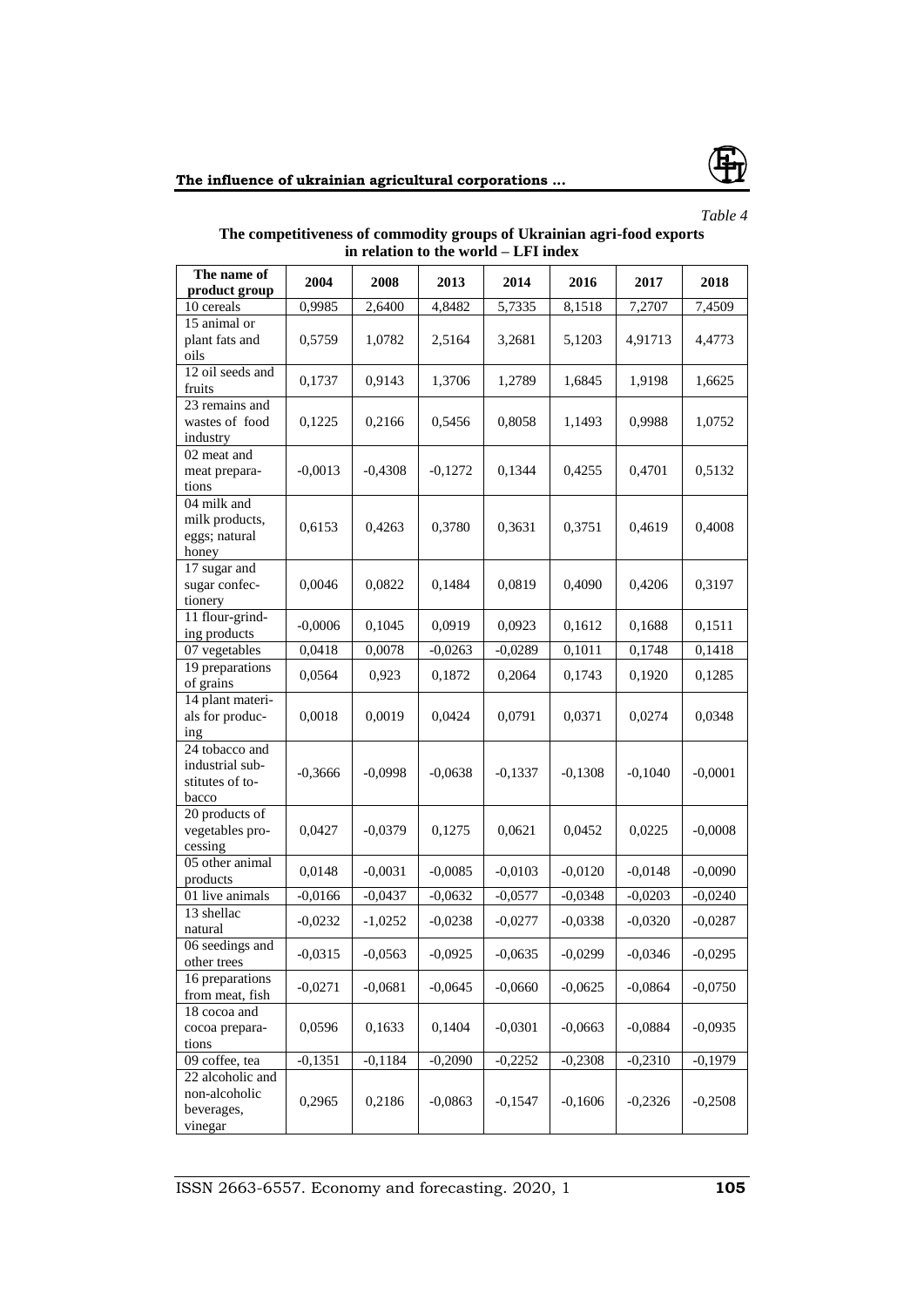

| The name of<br>product group   | 2004      | 2008      | 2013      | 2014      | 2016      | 2017      | 2018      |
|--------------------------------|-----------|-----------|-----------|-----------|-----------|-----------|-----------|
| 21 other mixed<br>foodstuffs   | $-0,1748$ | $-0.2579$ | $-0,2275$ | $-0,2898$ | $-0,2998$ | $-0,3230$ | $-0,2712$ |
| 08 eatable<br>fruits, and nuts | $-0.0487$ | $-0.2086$ | $-0.6719$ | $-0.6019$ | $-0.4307$ | $-0,3814$ | $-0.2891$ |
| 03 fish and<br>crustacea       | $-0,1641$ | $-0.3431$ | $-0.5266$ | $-0,5211$ | $-0.5228$ | $-0.5483$ | $-0.5272$ |

*Table 4 (end)*

*Source:* data compiled and calculated by the authors on basis of State Statistics Service of Ukraine.

In the world market, Ukraine has significant comparative advantages for the following groups: 10 cereals and 15 animal or plant fats and oils, and can achieve comparative advantages for the following groups: 12 oil seeds and fruits, 23 remains and wastes of food industry, 02 meat and meat preparations, 04 milk and milk products, eggs, honey, 17 sugar and sugar confectionery, 11 flour-grinding products, 07 vegetables, 19 preparations of grains, and 14 plant materials for producing.

Over the past 15 years, Ukrainian agricultural exports have lost comparative advantages for the following groups: 22 alcoholic and non-alcoholic beverages, vinegar, 20 products of vegetables processing, 18 cocoa and cocoa preparations, 05 other animal products, but Ukrainian agricultural exports have expanded in groups 11 and 02. For 13 out of 24 groups of product goods Ukraine has a low level of competitiveness, which indicates a lack of diversification and mainly raw materials orientation of Ukrainian agricultural exports.

Strong non-competitiveness is observed in trade in alcoholic and soft drinks, edible fruits and nuts, as well as fish and fishery products. At the same time, the non-competitiveness of the latter group, as well as that for coffee and tea is not critical for Ukraine, as this country's agriculture does not specialize in these items due to natural environment.

Based on the analysis of Ukraine's foreign trade in agricultural products, we can divide the commodity structure of exports into competitive and non-competitive products. Goods with a high level of competitiveness were identified based on the analysis in terms of the Lafay Index (LFI) (Table 4), as well as based on the calculation of relevant balance sheets. Commodity groups are considered competitive if they have a positive trade balance or their LFI is positive. The division of goods into competitive and non-competitive gives only a rough estimate. Accurate identification of competitive and non-competitive product structures would require in-depth analysis that goes beyond this study.

The above-mentioned approaches allow to identify the competitive and non-competitive items (Table 5).

This table, describing the last fifteen years of Ukrainian agri-food trade, allows the authors to draw the following conclusions.

As already mentioned, competitive goods for agri-food trade generate a positive trade balance. Non-competitive positions, as a rule, have a negative effect on the trade balance. The constantly growing positive balance of trade in agri-food products indicates that the export of competitive goods prevails in Ukrainian agri-food trade. According to our estimates, this is confirmed by the geometrical mean of annual growth rate of the balance, which during the study period for competitive goods was 1.43, and for non-competitive  $-1.41$ .

Recently in the commodity structure there has been a more pronounced concentration on individual commodity items. Ukrainian agri-food exports are based on a relatively small number of product groups, which form a significant part of the value. They include cereals, vegetable fats and oils, seeds and fruits of oil plants, remains and wastes of food industry, sugar and sugar confectionery, meat products, milk and milk products. Imports are largely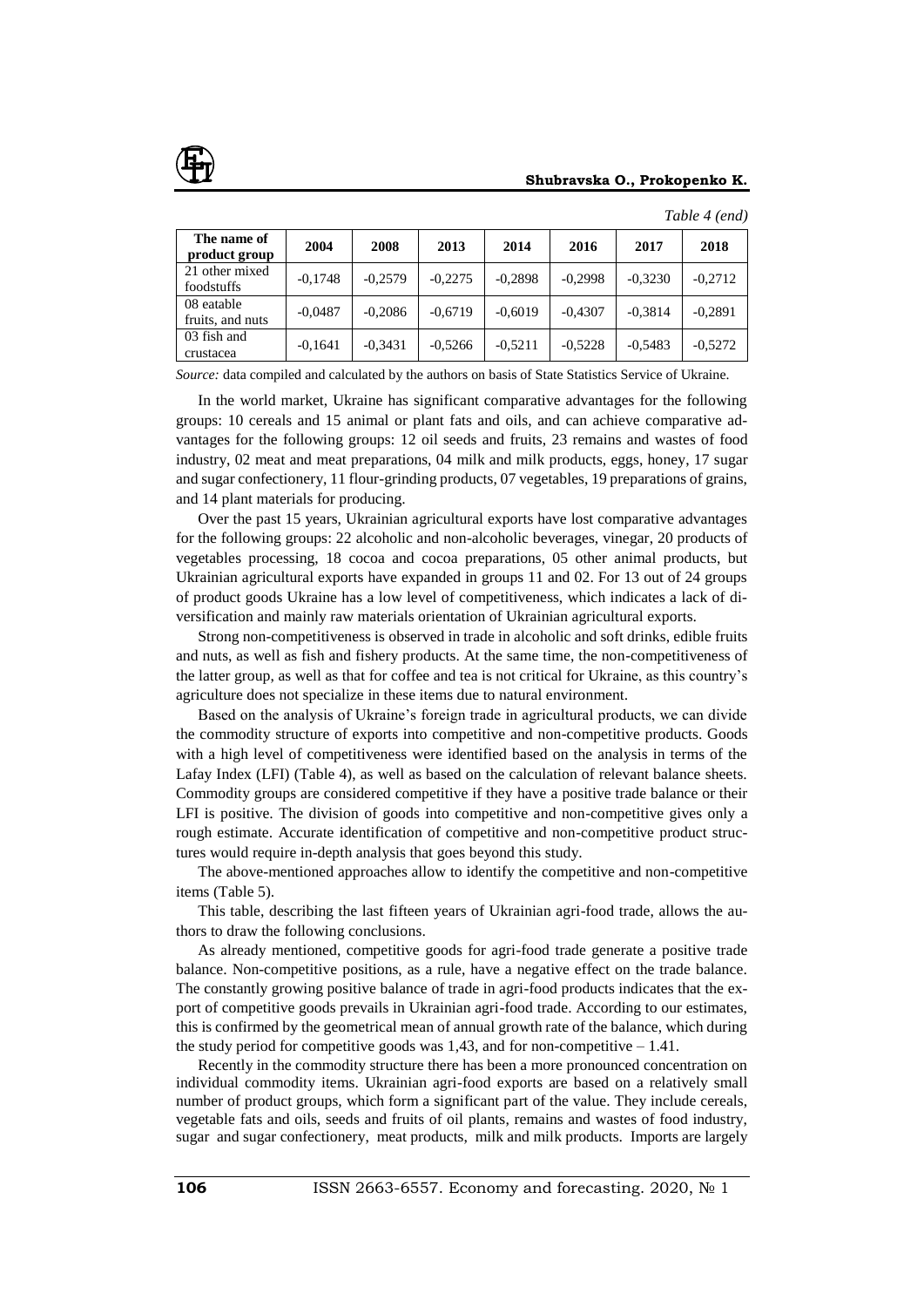

## *Table 5*

| The name of<br>product group                                                                                 | 2004     | 2008     | 2013                   | 2014      | 2016      | 2017      | 2018     |  |  |
|--------------------------------------------------------------------------------------------------------------|----------|----------|------------------------|-----------|-----------|-----------|----------|--|--|
|                                                                                                              |          |          |                        |           |           |           |          |  |  |
| <b>Competitive groups</b><br>10 cereals<br>6177,5<br>675,8<br>3557,3<br>6045,2<br>5925,1<br>6324,3<br>7049,6 |          |          |                        |           |           |           |          |  |  |
| 15 animal or plant                                                                                           |          |          |                        |           |           |           |          |  |  |
| fats and oils                                                                                                | 396,5    | 1332,8   | 3094,1                 | 3520,3    | 3717,0    | 4339,1    | 4229,2   |  |  |
| 12 oil seeds and                                                                                             | 120,0    | 1192,2   | 1654,9                 | 1375,7    | 1260,5    | 1215,5    | 1701,8   |  |  |
| fruits                                                                                                       |          |          |                        |           |           |           |          |  |  |
| 23 wastes of food                                                                                            | 91,3     | 241,7    | 635,5                  | 866,4     | 831,3     | 883,5     | 1008,7   |  |  |
| industry<br>02 meat and meat                                                                                 |          |          |                        |           |           |           |          |  |  |
| preparations                                                                                                 | 19,2     | $-768,8$ | $-270,4$               | 142,5     | 307,0     | 419,2     | 478,5    |  |  |
| 04 milk and milk                                                                                             |          |          |                        |           |           |           |          |  |  |
| products, eggs;                                                                                              | 408,2    | 548,8    | 428,7                  | 389,6     | 271,0     | 409,3     | 374,8    |  |  |
| natural honey                                                                                                |          |          |                        |           |           |           |          |  |  |
| 17 sugar and sugar                                                                                           | 16,1     | 97,2     | 171,0                  | 87,8      | 295,8     | 369,7     | 299,8    |  |  |
| confectionery                                                                                                |          |          |                        |           |           |           |          |  |  |
| 11 flour-grinding                                                                                            | 2,8      | 131,5    | 111,0                  | 99,3      | 116,6     | 149,7     | 141,6    |  |  |
| products<br>07 vegetables                                                                                    | 28,1     | $-9,2$   | $-64,4$                | $-32,7$   | 71,0      | 159,4     | 129,5    |  |  |
| 19 preparations of                                                                                           |          |          |                        |           |           |           |          |  |  |
| grains                                                                                                       | 42,1     | 92,2     | 197,1                  | 220,9     | 124,0     | 178,6     | 114,7    |  |  |
| 14 plant materials                                                                                           | 1,2      |          |                        |           |           |           |          |  |  |
| for producing                                                                                                |          | 2,3      | 53,4                   | 85,2      | 27,0      | 23,8      | 32,9     |  |  |
| <b>Total</b>                                                                                                 | 1801,3   | 6418     | 12056,1                | 12932,5   | 12946,3   | 14472,1   | 15561,1  |  |  |
|                                                                                                              |          |          | Non-competitive groups |           |           |           |          |  |  |
| 24 tobacco and in-                                                                                           |          |          |                        |           |           |           |          |  |  |
| dustrial substi-                                                                                             | $-205,6$ | $-235,0$ | $-161,2$               | $-148,8$  | $-108,4$  | $-48,8$   | $-19,2$  |  |  |
| tutes of tobacco                                                                                             |          |          |                        |           |           |           |          |  |  |
| 20 products of<br>vegetables pro-                                                                            | 35,2     | $-119,8$ | 107,5                  | 64,8      | 29,5      | 34,1      | $-9,0$   |  |  |
| cessing                                                                                                      |          |          |                        |           |           |           |          |  |  |
| 05 other products                                                                                            | 10,0     | $-7,7$   | $-15,2$                | $-11,4$   | $-9,3$    | $-10,6$   | $-9,6$   |  |  |
| 01 live animals                                                                                              | $-9,2$   | $-77,7$  | $-99,6$                | $-62,9$   | $-27,1$   | $-11,7$   | $-26,0$  |  |  |
| 13 shellac natural                                                                                           | $-13,1$  | $-43,3$  | $-35,7$                | $-29,6$   | $-26,0$   | $-24,9$   | $-28,5$  |  |  |
| 06 seedings and                                                                                              |          |          |                        |           |           |           |          |  |  |
| other trees                                                                                                  | $-18,3$  | $-98,3$  | $-141,6$               | $-69,1$   | $-22,4$   | $-27,2$   | $-29,5$  |  |  |
| 16 preparations                                                                                              | $-12,9$  | $-129,4$ | $-108,1$               | $-72,1$   | $-47,4$   | $-66,5$   | $-75,5$  |  |  |
| from meat, fish                                                                                              |          |          |                        |           |           |           |          |  |  |
| 8 cocoa and cocoa                                                                                            | 57,5     | 144,1    | 94,4                   | $-36,0$   | $-54,9$   | $-52,5$   | $-102,6$ |  |  |
| preparations                                                                                                 |          |          |                        |           |           |           |          |  |  |
| 09 coffee, tea                                                                                               | $-78,4$  | $-207,6$ | $-322,4$               | $-245,3$  | $-173,7$  | $-180,5$  | $-197,0$ |  |  |
| 22 alcoholic and<br>non-alcoholic                                                                            | 202,5    | 224,3    | $-210,8$               | $-170,8$  |           | $-163,6$  | $-259,9$ |  |  |
| beverages, vinegar                                                                                           |          |          |                        |           | $-125,7$  |           |          |  |  |
| 21 other mixed                                                                                               |          |          |                        |           |           |           |          |  |  |
| foodstuffs                                                                                                   | $-90,1$  | $-476,3$ | $-402,9$               | $-317,6$  | $-228,2$  | $-242,9$  | $-275,6$ |  |  |
| 08 eatable fruits,                                                                                           |          |          |                        |           |           |           |          |  |  |
| and nuts                                                                                                     | $-21,7$  | $-409,9$ | $-1058,9$              | $-656,6$  | $-328,0$  | $-282,0$  | $-297,9$ |  |  |
| 03 fish and                                                                                                  |          | $-600,4$ |                        |           |           |           |          |  |  |
| crustacea                                                                                                    | $-94,5$  |          | $-810,8$               | $-567,5$  | $-392,9$  | $-429,0$  | $-524,6$ |  |  |
| <b>Total</b>                                                                                                 | $-238,6$ | $-2037$  | $-3165,3$              | $-2322,9$ | $-1514,5$ | $-1506,1$ | -1854,9  |  |  |

### **Ukrainian agri-food trade: the balance of competitive and non-competitive product groups,** *million dollars USA*

*Source*: formed based on authors' calculations.

ISSN 2663-6557. Economy and forecasting. 2020, 1 **107**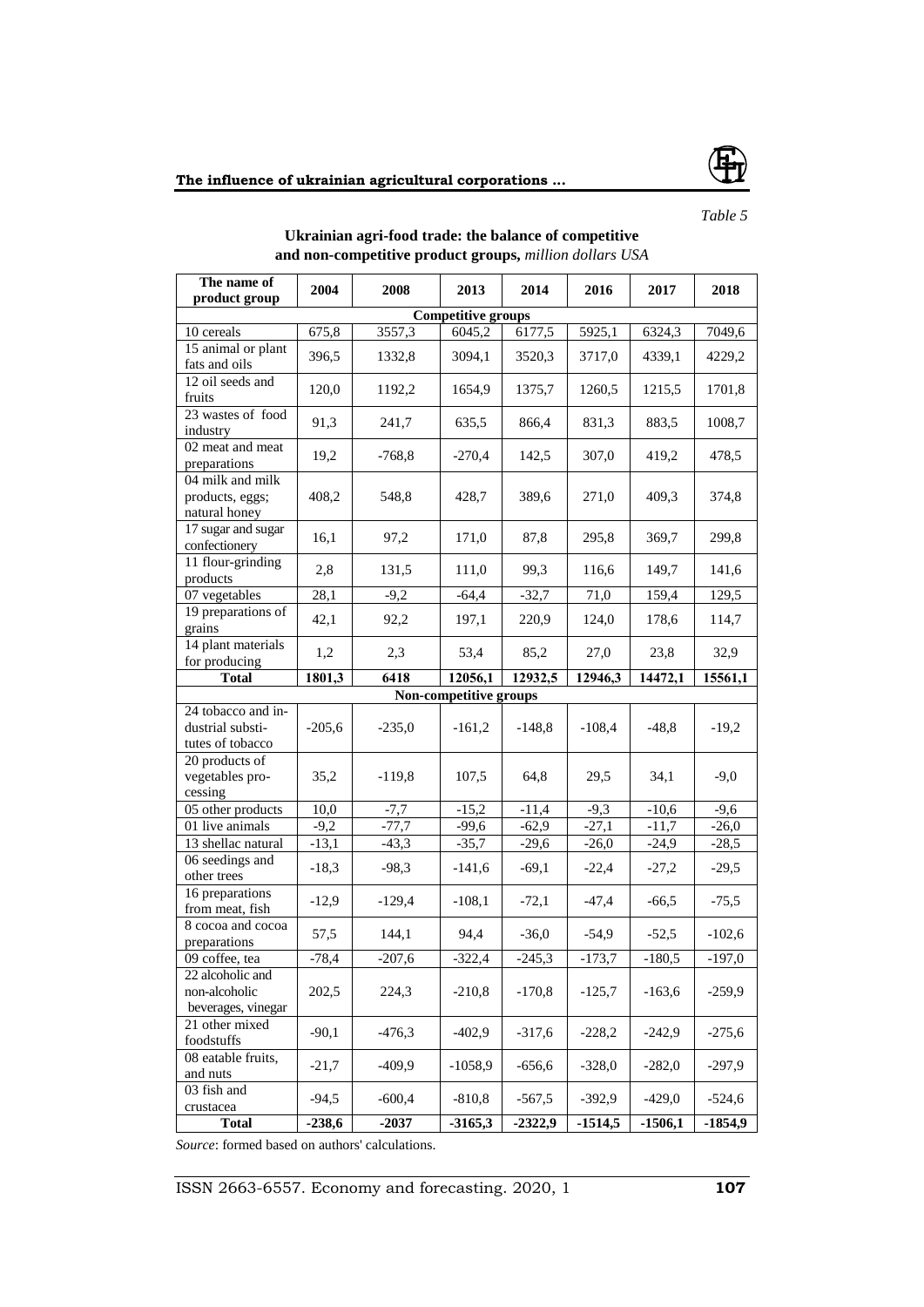

formed from non-competitive goods, but in its structure you can also find several competitive goods. The following imported items have strengthened their position in recent decades: fish, fruit and nuts, preparations of cereals, beverages and spirits, and cocoa products. These groups make a significant contribution to reducing the positive balance of Ukrainian agrifood trade, which however continues to increase due to raw materials and oils.

A key aspect of Ukrainian agri-food trade is its ever-increasing competitiveness. Extremely critical negative values of LFI were found in fish and seafood trade, fruit and nuts, alcoholic and non-alcoholic beverages, various processed products, and tobacco and its substitutes.

### **Conclusions**

Ukraine's agri-food complex is one of the most stably developing segments in the developing economies. The agri-food sector ensures national security, and has a significant presence on the world food market. At the same time, the positive balance of foreign trade balance of agri-food products is approaching 14 billion dollars USD.

The main producer of export flows of Ukrainian agri-food products is this country's big agricultural business, which represents the corporate sector. Such companies are often controlled by foreign capitals or have foreign jurisdiction, although they seek to position themselves as Ukrainian entities. The focus of these companies is on global food demand and the weakness of state management structures in Ukraine have led to the consolidation of the mono-specialization of Ukrainian agri-food exports (with a predominance of raw materials). This significantly increases the environmental risks of agricultural production due to noncompliance with crop rotations.

Raw materials dominate in the structure of Ukraine's agri-food exports. This causes instability of export revenues and poor predictability of economic results of Ukrainian farmers.

Analyzing the development of Ukrainian agri-food trade, we can identify its several positive and negative features. On the one hand, there is an increase in the value and volume of exports, an increase in the level of food security, an increase in the trade surplus, and a growing ratio of export coverage to imports. On the other hand, there are such shortcomings as low activity of small agricultural traders focused on exporting products from Ukraine, weak promotion of Ukrainian agri-food exports by public authorities (primarily, the lack of the concept of agricultural trade support), and reduced share of processed products and semifinished products in the structure of agri-food trade. However, despite all this, there is reason to expect that in the future the competitiveness of Ukrainian agri-food products in European and world markets will increase.

#### *References*

1. Zinchuk, T., Kutsmus, N., Kovalchuk, O., Dankevych, V., Usiuk, T. (2017). Institutional Transformation of Ukraine's Agricultural Sector. *Review of economic perspectives*, 17: 1, 57- 80. https://doi.org/0.1515/revecp-2017-0003

2. Pugachov, M.I. (2019). Development of foreign trade of agro-food products. *Ekonomika APK – Economics of AIC*, 3, 6-12. https://doi.org/10.32317/2221-1055.201903006 [in Ukrainian].

3. Seheda, S.A. (2019). Agro-food products in commodity structure of the foreign trade of Ukraine. *Ekonomika APK – Economics of AIC*, 2, 73-83. https://doi.org/10.32317/2221- 1055.201902073 [in Ukrainian].

4. Sychevskyi, M.P. (2019). Global food security and Ukraine's place in its achievement. *Ekonomika APK – Economics of AIC*, 1, 6-17. [https://doi.org/10.32317/2221-1055.](https://doi.org/10.32317/2221-1055) 201901006 [in Ukrainian].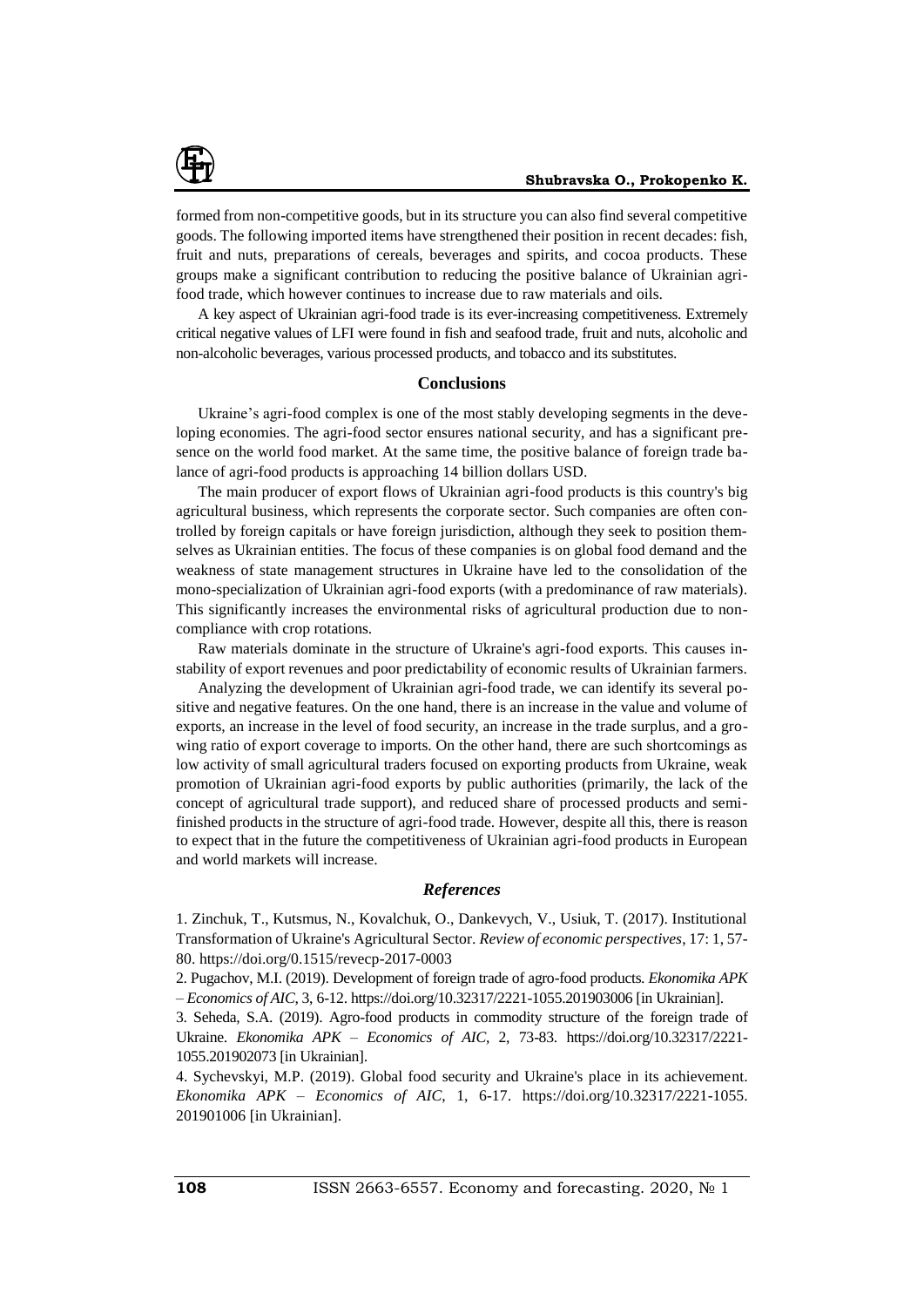

5. Nelson, R.R., Winter, S.G. (1982). An Evolutionary Theory of Economic Change. Cambridge, MA: Belknap Press of Harvard University Press.

6. Reference Metadata in Euro SDMX Metadata Structure. International trade in goods (ext\_go\_agg). Eurostat. Retrieved from [https://ec.europa.eu/eurostat/c](https://ec.europa.eu/eurostat/)ache/ metadata/en/ext\_go\_agg\_esms.htm#unit\_measure1537195068659

7. Dornbusch, R., Fischer, S., Samuelson, P. (1977). Comparative Advantage, Trade, and Payments in a Ricardian Model with a Continuum of Goods. *American Economic Review*, 67, 823-839.

8. Lafay, G. (1992). The measurement of revealed comparative advantages. In: Dagenais M.G., Muet P.A. (eds). *International Trade Modeling* (p. 209-234). Chapman & Hill, London. https://doi.org/10.1007/978-1-4757-2150-8\_10

9. Vollrath, T. (1991). A Theoretical Evaluation of Alternative Trade Intensity Measures of Revealed Comparative Advantage. Weltwirtschaftliches Archiv, 130, 265-279. https://doi.org/10.1007/BF02707986.

10. Pretty, J. (2008). Agricultural sustainability: concepts, principles and evidence. Philosophical Transactions of the Royal Society Lond B Biol Sci, 363(1491), 447-465. https://doi.org/10.1098/rstb.2007.2163

11. World Investment Report 2009. (2009). Transnational Corporations, Agricultural Production and Development. UNCTAD. Retrieved from http://unctad.org/en/docs/wir2009\_en.pdf

12. Zinchuk, T.O., Nykoliuk, O.M., Pyvovar, P.V. (2019). Features of functioning of vertically integrated business structures of holding type in the agrarian sector. *Ekonomika APK – Economics of AIC*, 9, 19-29. https://doi.org/10.32317/2221-1055.201909019 [in Ukrainian].

13. Ackoff, R.L. (1981). Creating the Corporate Future: Plan or be Planned for. NY: John Wiley & Sons.

14. TOP 10 Agroholdings in Ukraine. (2018). Ministerie van landbouw, natuur en voedselkwaliteit. Retrieved from <https://www.agroberichtenbuitenland.nl/documenten/> publicaties/2018/07/12/top-10-agroholdings-in-ukraine

15. Named the leaders of agricultural exports from Ukraine (2019). AgroPortal.ua. Retrieved from http://agroportal.ua/news/novosti-kompanii/nazvany-lidery-eksporta-agroproduktsiiiz-ukrainy/ [in Russian].

16. Shubravska, O., Prokopenko, K. (2014). Ukraine's integration perspectives: advantages and risks for the agrarian sector. *Ekonomika Ukrainy – Economy of Ukraine*, 1, 63-73 [in Ukrainian]. 17. Willer, H., Lernoud, J. (2019). The World of Organic Agriculture. Statistics and Emerging Trends 2019. Research Institute of Organic Agriculture (FiBL), Frick, and IFOAM - Organics International. Bonn.

18. A booming organic sector: 57.8 million hectares of organic agricultural land - the organic market grows to almost 90 billion US Dollars (2018). IFOAM. Retrieved from [https://www.ifoam.bio/en/news/2018/02/14/booming-organic-sector-578-million-hectares](https://www.ifoam.bio/en/news/2018/02/14/booming-organic-sector-578-million-hectares-organic-agricultural-land-organic-market)[organic-agricultural-land-organic-market](https://www.ifoam.bio/en/news/2018/02/14/booming-organic-sector-578-million-hectares-organic-agricultural-land-organic-market)

19. Shubravska, O.V. (2017). Organic agriculture in Ukraine. *Ekon. prognozuvannâ – Economy and forecasting*, 2, 116-128. https://doi.org/10.15407/eip2017.02.116 [in Ukrainian].

*Received 20.01.20. Reviewed 25.02.20. Signed for print 15.06.20.*

ISSN 2663-6557. Economy and forecasting. 2020, 1 **109**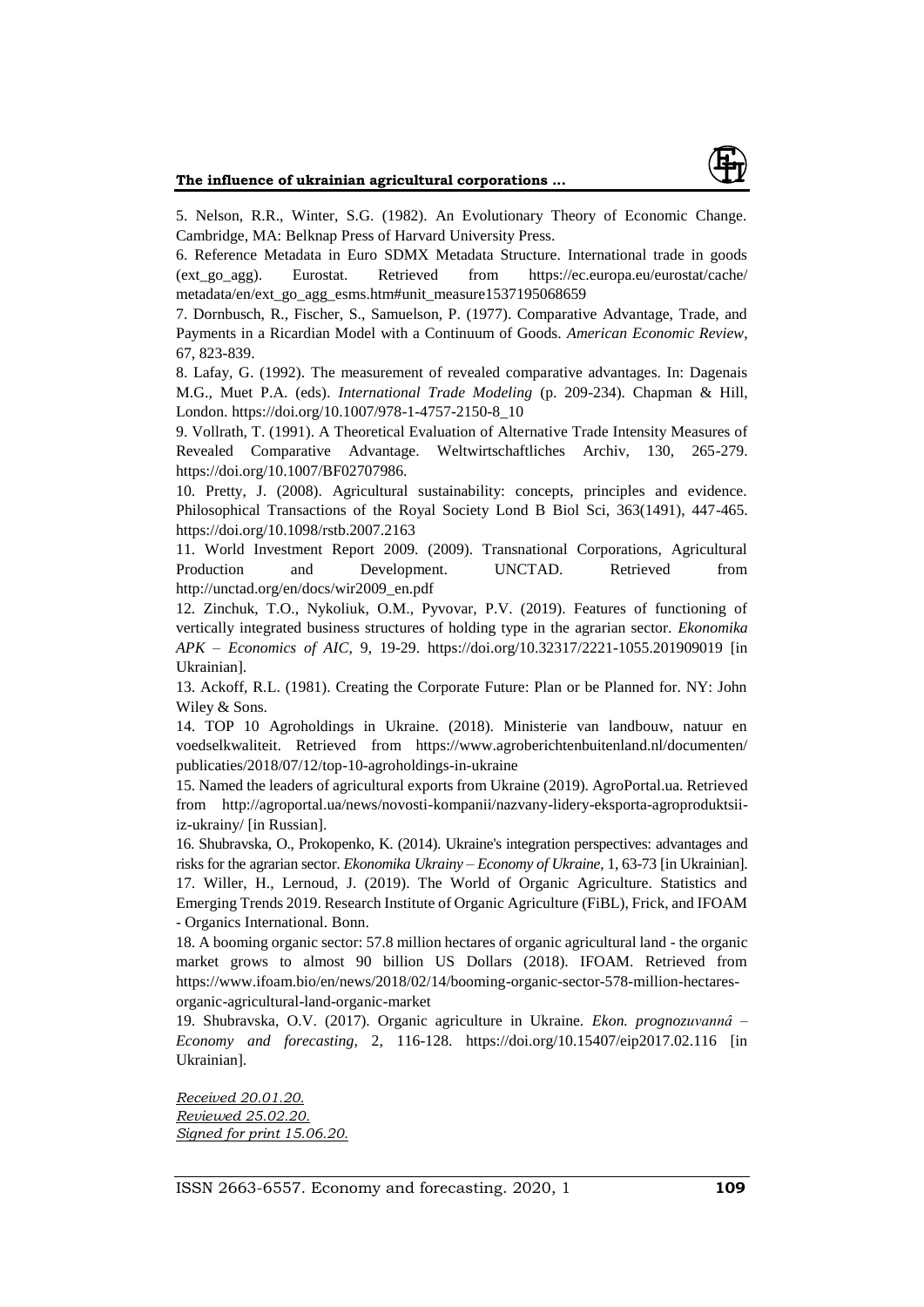

## *Шубравська О.В., д-р екон.наук, професор*

*завідувач відділу форм і методів господарювання в агропродовольчому комплексі, ДУ "Інститут економіки та прогнозування НАН України"* ORCID 0000-0002-2109-9308 е-mail: [shubravska@gmail.com](mailto:shubravska@gmail.com)

*Прокопенко К.О., канд. екон. наук старший науковий співробітник, ДУ "Інститут економіки та прогнозування НАН України"* ORCID 0000-0003-1456-4432 e-mail: [k\\_prokopenko@ukr.net](mailto:k_prokopenko@ukr.net)

# **ВПЛИВ АГРОКОРПОРАЦІЙ УКРАЇНИ НА СТАН ТОРГОВЕЛЬНОГО БАЛАНСУ ДЕРЖАВИ**

*Досліджено роль корпоративного сектора галузі сільського господарства у формуванні експортних потоків, виявлено основні тенденції вітчизняної агропродовольчої зовнішньої торгівлі, оцінено конкурентоспроможність основних товарних груп агропродовольства та на основі цього встановлено перспективні напрями її нарощування за рахунок зростання частки експорту найбільш конкурентоспроможної продукції. Методологічною основою дослідження стала система загальнонаукових та спеціальних наукових методів. Емпіричні результати щодо ролі аграрного корпоративного сектора були отримані шляхом ретроспективного аналізу, групувань, порівняльного аналізу та узагальнення. В основу дослідження товарної структури та зовнішньоторговельних потоків агропродовольчого сектора було покладено економіко-статистичні методи, зокрема балансовий метод, визначення середньогеометричного темпу тощо. Для виявлення порівняльних переваг України в міжнародній торгівлі агропродовольчою продукцією було використано метод оцінки конкурентоспроможності кожної товарної групи через індекс Лафея, який показує різницю між нормованим торговельним балансом по окремому товару і по всіх товарах країни, що торгуються. Розрахунки здійснені з використанням даних світової та національної статистики. Часові ряди охоплюють період 2004– 2018 рр. та аналізуються з позиції товарної структури.* 

*Встановлено, що корпоративний сектор у сільському господарстві України є основним продуцентом експортних потоків агропродовольчої продукції. Дослідження товарної структури засвідчило негативні зміни у сфері доданої вартості. Частка торгівлі непереробленими товарами зростає за рахунок зниження частки оброблених продуктів, що дозволяє констатувати сировинну спрямованість українського сільськогосподарського експорту. Зазначено, що увага має бути зосереджена на нарощуванні в агропродовольчому експорті питомої ваги продукції з вищою доданою вартістю. Зауважено про позитивні тенденції стосовно збільшення експорту органічної продукції, що зумовлює перспективи його подальшого нарощування.* 

*Здійснено аналіз порівняльних переваг України щодо світової економіки на основі розрахунку індекса Лафея. Отримані оцінки дозволили розділити товарну структуру експорту на конкурентоспроможні та неконкурентні продукти. Товари з високим рівнем конкурентоспроможності були визначені на основі аналізу індексу Лафея, а також на основі розрахунку відповідних балансів.*